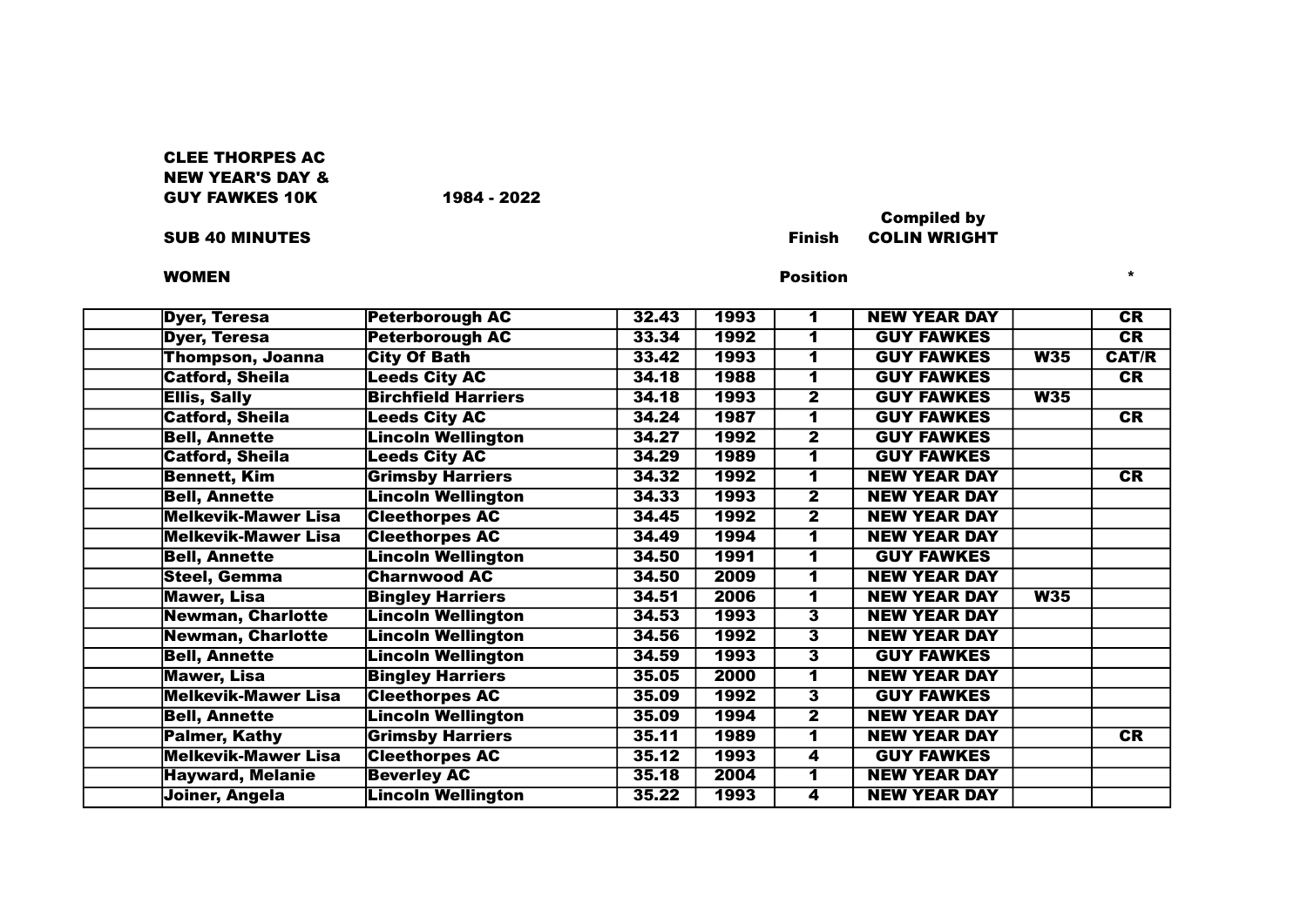| Newman, Charlotte         | <b>Lincoln Wellington</b>     | 35.25 | 1991 | $\overline{\mathbf{2}}$ | <b>GUY FAWKES</b>   |            |              |
|---------------------------|-------------------------------|-------|------|-------------------------|---------------------|------------|--------------|
| <b>Dyer, Teresa</b>       | <b>Peterborough AC</b>        | 35.28 | 1993 | $\overline{\mathbf{5}}$ | <b>GUY FAWKES</b>   |            |              |
| <b>Cowper, Sophie</b>     | <b>Rotherham Harriers</b>     | 35.32 | 2018 | 1                       | <b>NEW YEAR DAY</b> |            |              |
| <b>Briggs, Becky</b>      | <b>City Of Hull</b>           | 35.34 | 2022 | 1                       | <b>NEW YEAR DAY</b> |            |              |
| <b>Burns, Natalie</b>     | <b>Lincoln Wellington</b>     | 35.37 | 2016 | $\overline{\mathbf{1}}$ | <b>NEW YEAR DAY</b> |            |              |
| <b>Bell, Annette</b>      | <b>Lincoln Wellington</b>     | 35.41 | 1990 | 1                       | <b>GUY FAWKES</b>   |            |              |
| <b>Bell, Annette</b>      | <b>Lincoln Wellington</b>     | 35.48 | 1989 | $\overline{\mathbf{2}}$ | <b>GUY FAWKES</b>   |            |              |
| <b>Mawer, Lisa</b>        | <b>Cleethorpes AC</b>         | 35.52 | 1994 | $\overline{\mathbf{1}}$ | <b>GUY FAWKES</b>   |            |              |
| <b>Bennett, Kim</b>       | U/A                           | 35.53 | 1994 | $\overline{\mathbf{3}}$ | <b>NEW YEAR DAY</b> |            |              |
| <b>Newman, Charlotte</b>  | <b>Lincoln Wellington</b>     | 35.55 | 1989 | $\overline{\mathbf{2}}$ | <b>NEW YEAR DAY</b> |            |              |
| <b>Naisby, Carolyn</b>    | <b>Houghton Harriers</b>      | 35.55 | 1991 | $\overline{\mathbf{3}}$ | <b>GUY FAWKES</b>   |            |              |
| <b>Farrow, Natalie</b>    | <b>Cleethorpes AC</b>         | 35.57 | 2009 | $\overline{\mathbf{2}}$ | <b>NEW YEAR DAY</b> |            |              |
| <b>Newman, Charlotte</b>  | <b>Lincoln Wellington</b>     | 36.01 | 1992 | $\overline{\bf{4}}$     | <b>GUY FAWKES</b>   |            |              |
| <b>Bennett, Kim</b>       | <b>Grimsby Harriers</b>       | 36.04 | 1993 | $\overline{\mathbf{5}}$ | <b>NEW YEAR DAY</b> |            |              |
| <b>Moody, Janice</b>      | Sale                          | 36.05 | 1990 | $\overline{\mathbf{1}}$ | <b>NEW YEAR DAY</b> |            |              |
| <b>Shields, Jane</b>      | <b>Sheffield AC</b>           | 36.10 | 1995 | $\overline{\mathbf{1}}$ | <b>NEW YEAR DAY</b> |            |              |
| <b>Edwards, Sandra</b>    | <b>Lincoln Wellington</b>     | 36.13 | 1993 | $\overline{6}$          | <b>NEW YEAR DAY</b> |            |              |
| <b>Steel, Gemma</b>       | <b>Hermitage Harriers</b>     | 36.14 | 2008 | 1                       | <b>NEW YEAR DAY</b> |            |              |
| <b>Bennett, Kim</b>       | <b>Grimsby Harriers</b>       | 36.23 | 1989 | 3                       | <b>GUY FAWKES</b>   |            |              |
| <b>Baker, Denise</b>      | <b>Bridlington</b>            | 36.24 | 1988 | 1                       | <b>NEW YEAR DAY</b> |            | CR           |
| <b>Hatch, Sharon</b>      | <b>Irvine Cable AC</b>        | 36.24 | 1993 | 6                       | <b>GUY FAWKES</b>   |            |              |
| <b>Ellmore, Daphne</b>    | <b>Wolds Veteran RC</b>       | 36.24 | 2002 | $\overline{\mathbf{1}}$ | <b>NEW YEAR DAY</b> | <b>W50</b> | <b>CAT/R</b> |
| <b>Hayward, Melanie</b>   | <b>Beverley AC</b>            | 36.26 | 2008 | $\overline{\mathbf{2}}$ | <b>NEW YEAR DAY</b> | W35        |              |
| <b>Bennett, Kim</b>       | <b>Grimsby Harriers</b>       | 36.27 | 1992 | 5                       | <b>GUY FAWKES</b>   |            |              |
| <b>Wallis, Sophie</b>     | <b>Lincoln Wellington</b>     | 36.30 | 2022 | $\overline{\mathbf{2}}$ | <b>NEW YEAR DAY</b> |            |              |
| <b>Colebrook, Jane</b>    | <b>Grimsby Harriers</b>       | 36.34 | 1993 | $\overline{\mathbf{7}}$ | <b>NEW YEAR DAY</b> | W35        | <b>CAT/R</b> |
| <b>Mawer, Lisa</b>        | <b>Bingley Harriers</b>       | 36.35 | 2001 | $\overline{\mathbf{1}}$ | <b>NEW YEAR DAY</b> |            |              |
| <b>Hayward, Melanie</b>   | <b>Beverley AC</b>            | 36.35 | 2006 | $\overline{\mathbf{2}}$ | <b>NEW YEAR DAY</b> |            |              |
| <b>Colebrook, Katrina</b> | <b>Grimsby Harriers</b>       | 36.36 | 1993 | $\overline{\mathbf{7}}$ | <b>GUY FAWKES</b>   | W35        |              |
| <b>Atkinson, Pauline</b>  | <b>Massey Ferguson Ladies</b> | 36.37 | 1988 | $\overline{\mathbf{2}}$ | <b>NEW YEAR DAY</b> |            |              |
| <b>Aisthorpe, Vanessa</b> | <b>Cleethorpes AC</b>         | 36.38 | 1994 | 4                       | <b>NEW YEAR DAY</b> | W35        |              |
| <b>Cheshire, Klachen</b>  | <b>Rotherham Harriers</b>     | 36.38 | 2008 | $\overline{\mathbf{3}}$ | <b>NEW YEAR DAY</b> |            |              |
| <b>Palmer, Kathy</b>      | <b>Grimsby Harriers</b>       | 36.39 | 1993 | $\overline{\mathbf{8}}$ | <b>NEW YEAR DAY</b> |            |              |
| <b>Burns, Natalie</b>     | <b>Lincoln Wellington</b>     | 36.39 | 2017 | 1                       | <b>NEW YEAR DAY</b> |            |              |
| <b>Palmer, Kathy</b>      | <b>Grimsby Harriers</b>       | 36.40 | 1992 | $\overline{\mathbf{6}}$ | <b>GUY FAWKES</b>   |            |              |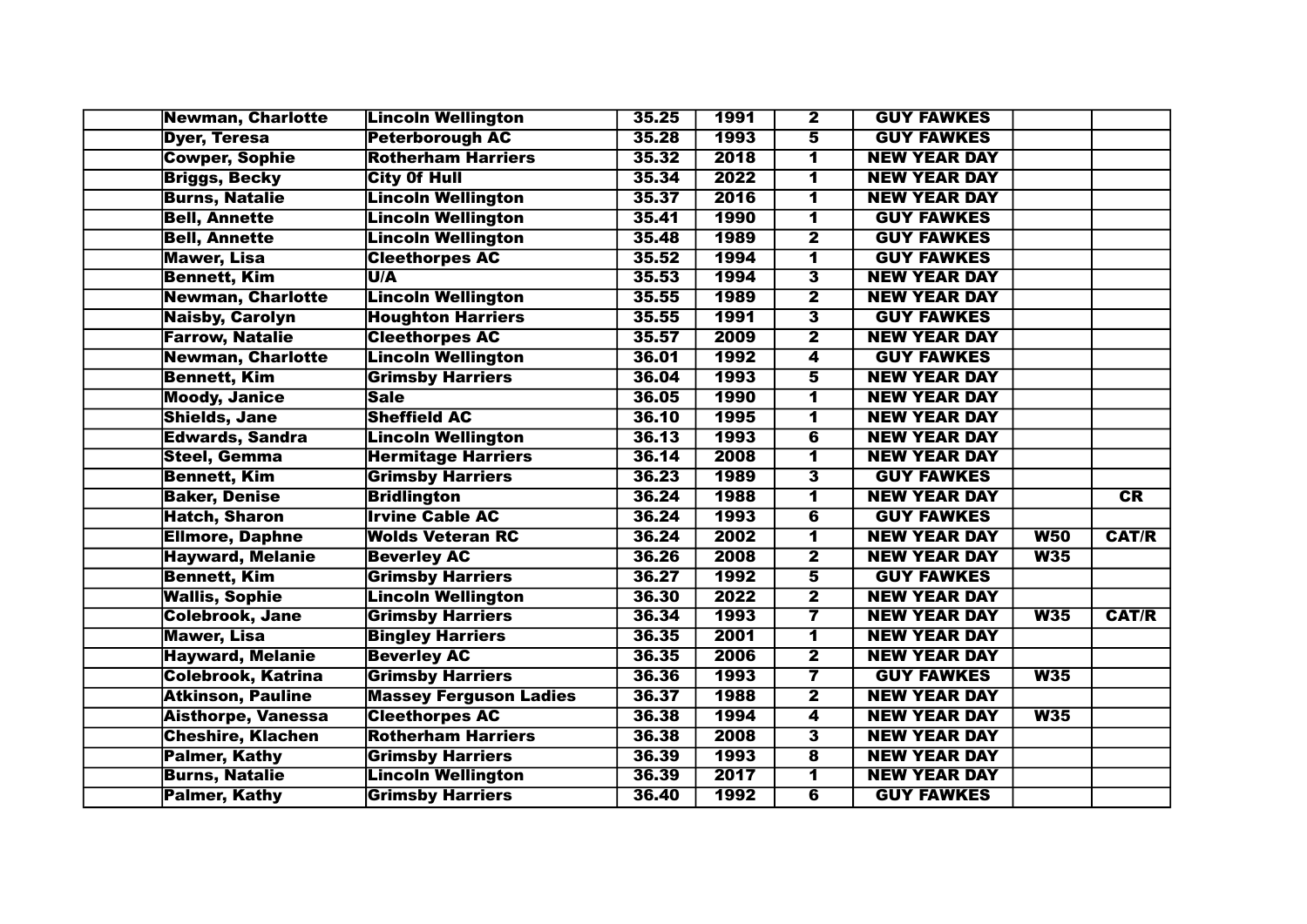| <b>Weston, Georgina</b>    | <b>Rotherham Harriers</b>  | 36.41 | 2020        | 1                       | <b>NEW YEAR DAY</b> |            |            |
|----------------------------|----------------------------|-------|-------------|-------------------------|---------------------|------------|------------|
| <b>Williams, Jo</b>        | Lothian                    | 36.48 | 2019        | $\overline{\mathbf{1}}$ | <b>NEW YEAR DAY</b> |            |            |
| <b>Bennett, Kim</b>        | <b>Grimsby Harriers</b>    | 36.50 | 1990        | $\overline{\mathbf{2}}$ | <b>NEW YEAR DAY</b> |            |            |
| <b>Colebrook, Jane</b>     | <b>Grimsby Harriers</b>    | 36.51 | 1994        | $\overline{\mathbf{5}}$ | <b>NEW YEAR DAY</b> | W35        |            |
| <b>Blizard, Jenny</b>      | <b>Rotherham Harriers</b>  | 36.52 | 2018        | $\overline{\mathbf{2}}$ | <b>NEW YEAR DAY</b> | W40        |            |
| <b>Finch, Katrina</b>      | <b>Grimsby Harriers</b>    | 36.56 | 1988        | $\overline{\mathbf{3}}$ | <b>NEW YEAR DAY</b> |            |            |
| Joiner, Angela             | <b>Lincoln Wellington</b>  | 36.56 | 1992        | $\overline{\mathbf{7}}$ | <b>GUY FAWKES</b>   |            |            |
| <b>Mawer, Lisa</b>         | <b>Bingley Harriers</b>    | 36.56 | 2008        | $\overline{\mathbf{4}}$ | <b>NEW YEAR DAY</b> | W35        |            |
| <b>Aisthorpe, Vanessa</b>  | <b>Cleethorpes AC</b>      | 36.57 | 1993        | $\overline{\mathbf{8}}$ | <b>GUY FAWKES</b>   | W35        |            |
| <b>Mawer, Lisa</b>         | <b>Wetherby Runners AC</b> | 36.57 | 2009        | $\overline{\mathbf{3}}$ | <b>NEW YEAR DAY</b> | W40        |            |
| <b>Bennett, Kim</b>        | <b>Grimsby Harriers</b>    | 36.58 | <b>1989</b> | 3                       | <b>NEW YEAR DAY</b> |            |            |
| <b>Newman, Charlotte</b>   | <b>Lincoln Wellington</b>  | 36.58 | <b>1990</b> | $\overline{\mathbf{2}}$ | <b>GUY FAWKES</b>   |            |            |
| Shaw, D                    | <b>Stilton Striders</b>    | 36.58 | 1995        | $\overline{\mathbf{2}}$ | <b>NEW YEAR DAY</b> |            |            |
| <b>Edwards, Sandra</b>     | <b>Lincoln Wellington</b>  | 37.00 | 1994        | $\overline{\mathbf{6}}$ | <b>NEW YEAR DAY</b> |            |            |
| <b>Mawer, Lisa</b>         | <b>Harrogate Imperial</b>  | 37.00 | 1998        | 1                       | <b>NEW YEAR DAY</b> |            |            |
| <b>Mawer, Lisa</b>         | <b>Wetherby Runners AC</b> | 37.00 | 2010        | $\overline{\mathbf{1}}$ | <b>NEW YEAR DAY</b> | W40        |            |
| <b>Blizard, Jenny</b>      | <b>Rotherham Harriers</b>  | 37.01 | 2019        | $\overline{2}$          | <b>NEW YEAR DAY</b> | <b>W40</b> |            |
| Joiner, Angela             | <b>Lincoln Wellington</b>  | 37.02 | 1991        | 4                       | <b>GUY FAWKES</b>   |            |            |
| <b>Gallop, Rebecca</b>     | <b>Newark AC</b>           | 37.02 | 2022        | $\overline{\mathbf{3}}$ | <b>NEW YEAR DAY</b> |            |            |
| <b>Hay, Carolyn</b>        | <b>Redhill RR</b>          | 37.03 | 2008        | $\overline{\mathbf{5}}$ | <b>NEW YEAR DAY</b> | W35        |            |
| <b>Hay, Carolyn</b>        | <b>Redhill RR</b>          | 37.05 | 2009        | 4                       | <b>NEW YEAR DAY</b> |            |            |
| <b>Wilson, Beverley</b>    | <b>Cleethorpes AC</b>      | 37.06 | 2003        | $\overline{\mathbf{1}}$ | <b>NEW YEAR DAY</b> | W35        |            |
| <b>Ellmore, Daphne</b>     | <b>Wolds Veteran RC</b>    | 37.08 | 2003        | $\overline{\mathbf{2}}$ | <b>NEW YEAR DAY</b> | W50        |            |
| <b>Finch, Katrina</b>      | <b>Grimsby Harriers</b>    | 37.09 | 1991        | $\overline{\mathbf{1}}$ | <b>NEW YEAR DAY</b> |            |            |
| <b>Dyer, Teresa</b>        | <b>Peterborough AC</b>     | 37.10 | 1995        | $\overline{\mathbf{3}}$ | <b>NEW YEAR DAY</b> | W35        |            |
| <b>Hayward, Melanie</b>    | <b>East Hull Harriers</b>  | 37.10 | 1996        | $\overline{\mathbf{1}}$ | <b>NEW YEAR DAY</b> |            |            |
| <b>Edwards, Sandra</b>     | <b>Lincoln Wellington</b>  | 37.10 | 2000        | $\overline{\mathbf{2}}$ | <b>NEW YEAR DAY</b> | W35        |            |
| <b>Colebrook, Katrina</b>  | <b>Grimsby Harriers</b>    | 37.11 | 1992        | $\overline{\mathbf{8}}$ | <b>GUY FAWKES</b>   |            |            |
| <b>Guscott-Trout, Lisa</b> | <b>Knavesmire Harriers</b> | 37.14 | 2003        | $\overline{\mathbf{3}}$ | <b>NEW YEAR DAY</b> |            |            |
| <b>Bennett, Kim</b>        | <b>Grimsby Harriers</b>    | 37.16 | 1990        | $\overline{\mathbf{3}}$ | <b>GUY FAWKES</b>   |            |            |
| <b>Bennett, Kim</b>        | <b>Grimsby Harriers</b>    | 37.17 | 1988        | $\overline{\mathbf{2}}$ | <b>GUY FAWKES</b>   |            |            |
| <b>Colebrook, Katrina</b>  | <b>Grimsby Harriers</b>    | 37.18 | <b>1990</b> | $\overline{\mathbf{4}}$ | <b>GUY FAWKES</b>   |            |            |
| <b>Palmer, Kathy</b>       | <b>Grimsby Harriers</b>    | 37.19 | 1991        | $\overline{\mathbf{5}}$ | <b>GUY FAWKES</b>   |            |            |
| <b>Palmer, Kathy</b>       | <b>Grimsby Harriers</b>    | 37.20 | 1986        | $\overline{\mathbf{1}}$ | <b>NEW YEAR DAY</b> |            | <b>ICR</b> |
| <b>Burns, Natalie</b>      | <b>Lincoln Wellington</b>  | 37.21 | 2022        | 4                       | <b>NEW YEAR DAY</b> |            |            |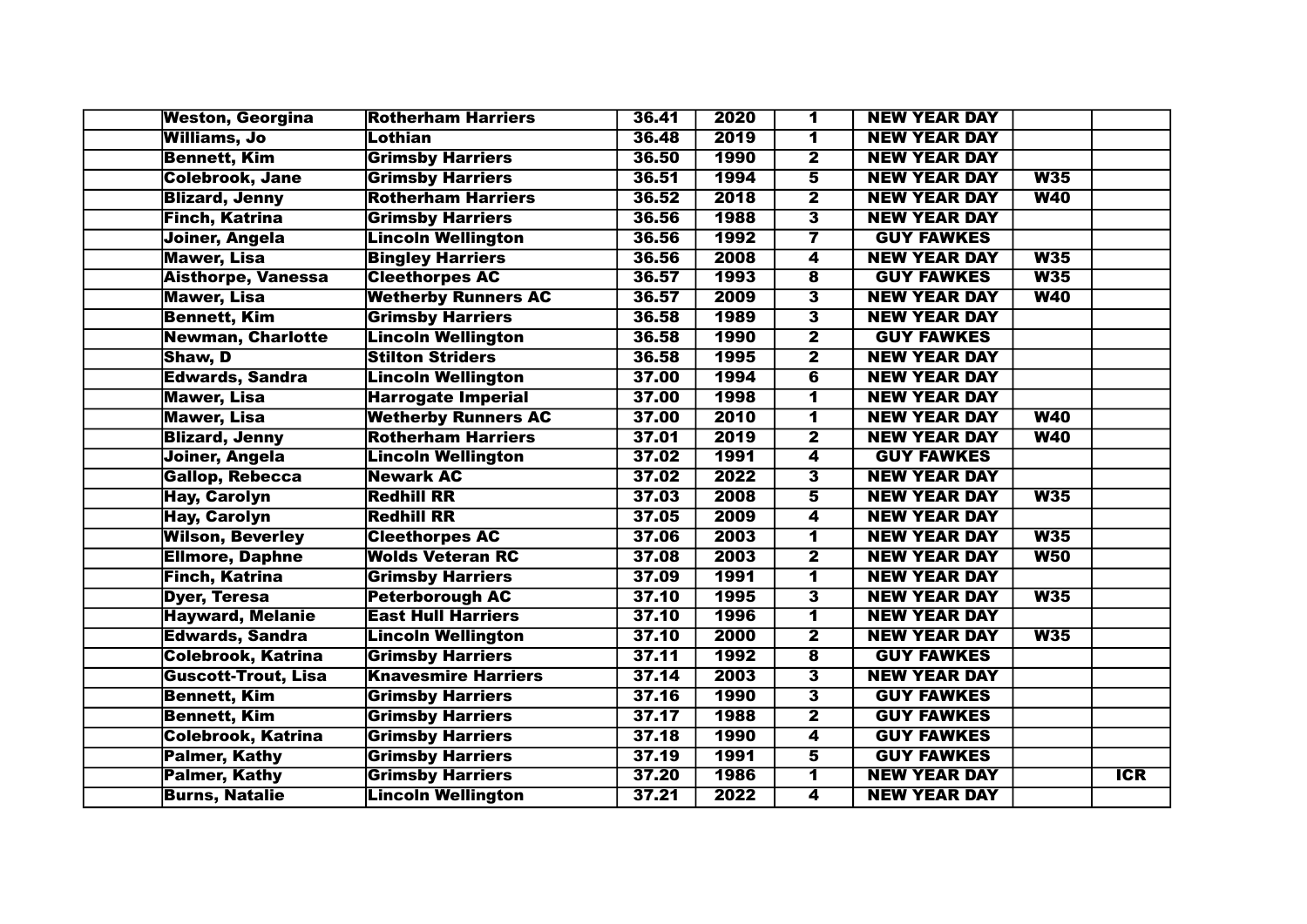| <b>Ellmore, Daphne</b>    | <b>Wolds Veteran RC</b>     | 37.22 | 2001 | $\overline{\mathbf{2}}$ | <b>NEW YEAR DAY</b> | <b>W50</b>      | <b>CAT/R</b> |
|---------------------------|-----------------------------|-------|------|-------------------------|---------------------|-----------------|--------------|
| <b>Aisthorpe, Vanessa</b> | <b>Cleethorpes AC</b>       | 37.23 | 1996 | $\overline{\mathbf{2}}$ | <b>NEW YEAR DAY</b> | W35             |              |
| <b>Farrow, Natalie</b>    | <b>Cleethorpes AC</b>       | 37.25 | 2010 | $\overline{\mathbf{2}}$ | <b>NEW YEAR DAY</b> |                 |              |
| <b>Palmer, Kathy</b>      | <b>Grimsby Harriers</b>     | 37.29 | 1985 | 1                       | <b>GUY FAWKES</b>   |                 | CR           |
| <b>Finch, Jane</b>        | <b>Grimsby Harriers</b>     | 37.29 | 1987 | $\overline{\mathbf{1}}$ | <b>NEW YEAR DAY</b> |                 |              |
| <b>Colebrook, Jane</b>    | <b>Wolds Veteran RC</b>     | 37.33 | 1996 | $\overline{\mathbf{3}}$ | <b>NEW YEAR DAY</b> | W35             |              |
| <b>Melkevik, Lisa</b>     | <b>Cleethorpes AC</b>       | 37.39 | 1990 | $\overline{\mathbf{3}}$ | <b>NEW YEAR DAY</b> |                 |              |
| <b>Edwards, Sandra</b>    | <b>Lincoln Wellington</b>   | 37.39 | 1991 | $\overline{\mathbf{2}}$ | <b>NEW YEAR DAY</b> |                 |              |
| <b>Wild, Carol</b>        | <b>Hallamshire Harriers</b> | 37.40 | 1996 | 4                       | <b>NEW YEAR DAY</b> | W50             | <b>CAT/R</b> |
| <b>Burns, Natalie</b>     | <b>Lincoln Wellington</b>   | 37.43 | 2015 | $\overline{\mathbf{1}}$ | <b>NEW YEAR DAY</b> |                 |              |
| <b>Bennett, Kim</b>       | <b>Grimsby Harriers</b>     | 37.44 | 1987 | $\overline{\mathbf{2}}$ | <b>NEW YEAR DAY</b> |                 |              |
| <b>Aisthorpe, Vanessa</b> | <b>Cleethorpes AC</b>       | 37.47 | 1993 | $\overline{\bm{9}}$     | <b>NEW YEAR DAY</b> |                 |              |
| <b>Blizard, Jenny</b>     | <b>Rotherham Harriers</b>   | 37.47 | 2022 | 5                       | <b>NEW YEAR DAY</b> |                 |              |
| <b>Rushmere, Linda</b>    | <b>Redhill RR</b>           | 37.49 | 1992 | $\overline{9}$          | <b>GUY FAWKES</b>   |                 |              |
| <b>Farrow, Natalie</b>    | <b>Lincoln Wellington</b>   | 37.49 | 2013 | 1                       | <b>NEW YEAR DAY</b> |                 |              |
| <b>Bennett, Kim</b>       | <b>Grimsby Harriers</b>     | 37.50 | 1993 | $\overline{\mathbf{9}}$ | <b>GUY FAWKES</b>   |                 |              |
| <b>Finch, Katrina</b>     | <b>Grimsby Harriers</b>     | 37.51 | 1992 | 4                       | <b>NEW YEAR DAY</b> |                 |              |
| <b>Blizard, Jenny</b>     | <b>Rotherham Harriers</b>   | 37.51 | 2017 | $\overline{\mathbf{2}}$ | <b>NEW YEAR DAY</b> | W40             |              |
| <b>Aisthorpe, Vanessa</b> | <b>Cleethorpes AC</b>       | 37.56 | 1992 | 5                       | <b>NEW YEAR DAY</b> |                 |              |
| <b>Colebrook, Jane</b>    | <b>Wolds Veteran RC</b>     | 37.57 | 1994 | $\overline{\mathbf{2}}$ | <b>GUY FAWKES</b>   | W35             |              |
| <b>France, Debbie</b>     | <b>Hull Achilles</b>        | 37.58 | 1989 | 4                       | <b>GUY FAWKES</b>   |                 |              |
| <b>Edwards, Sandra</b>    | <b>Lincoln Wellington</b>   | 37.59 | 1993 | $\overline{10}$         | <b>GUY FAWKES</b>   |                 |              |
| <b>Gallop, Rebecca</b>    | <b>Newark AC</b>            | 37.59 | 2018 | 3                       | <b>NEW YEAR DAY</b> |                 |              |
| <b>Pearson, Keri</b>      | <b>Rotherham Harriers</b>   | 38.01 | 2019 | $\overline{\mathbf{3}}$ | <b>NEW YEAR DAY</b> |                 |              |
| <b>Stones, Janine</b>     | <b>Mablethorpe RC</b>       | 38.03 | 2009 | $\overline{\mathbf{5}}$ | <b>NEW YEAR DAY</b> | W35             |              |
| <b>Bartlett, Natalia</b>  | <b>Cleethorpes AC</b>       | 38.04 | 1995 | 4                       | <b>NEW YEAR DAY</b> |                 |              |
| <b>Hindley, Janet</b>     | <b>Rotherham Harriers</b>   | 38.05 | 2000 | 3                       | <b>NEW YEAR DAY</b> |                 |              |
| <b>Ellmore, Daphne</b>    | <b>Wolds Veteran RC</b>     | 38.05 | 2000 | $\overline{\mathbf{4}}$ | <b>NEW YEAR DAY</b> | W45             | <b>CAT/R</b> |
| <b>Harris, Samantha</b>   | <b>Valley Striders</b>      | 38.05 | 2006 | $\overline{\mathbf{3}}$ | <b>NEW YEAR DAY</b> |                 |              |
| <b>Fenwick, Fay</b>       | <b>Grimsby Harriers</b>     | 38.07 | 1993 | $\overline{10}$         | <b>NEW YEAR DAY</b> |                 |              |
| <b>Day, Louise</b>        | <b>Stanford Harriers</b>    | 38.09 | 2000 | 5                       | <b>NEW YEAR DAY</b> |                 |              |
| <b>Ellmore, Daphne</b>    | <b>Wolds Veteran RC</b>     | 38.09 | 2009 | $\overline{\mathbf{6}}$ | <b>NEW YEAR DAY</b> | W <sub>55</sub> | <b>CAT/R</b> |
| <b>Edwards, Sandra</b>    | <b>Lincoln Wellington</b>   | 38.12 | 1991 | $\overline{\mathbf{6}}$ | <b>GUY FAWKES</b>   |                 |              |
| <b>Palmer, Kathy</b>      | <b>Grimsby Harriers</b>     | 38.14 | 1992 | $\overline{\mathbf{6}}$ | <b>NEW YEAR DAY</b> |                 |              |
| <b>Aisthorpe, Vanessa</b> | <b>Cleethorpes AC</b>       | 38.14 | 1992 | $\overline{10}$         | <b>GUY FAWKES</b>   |                 |              |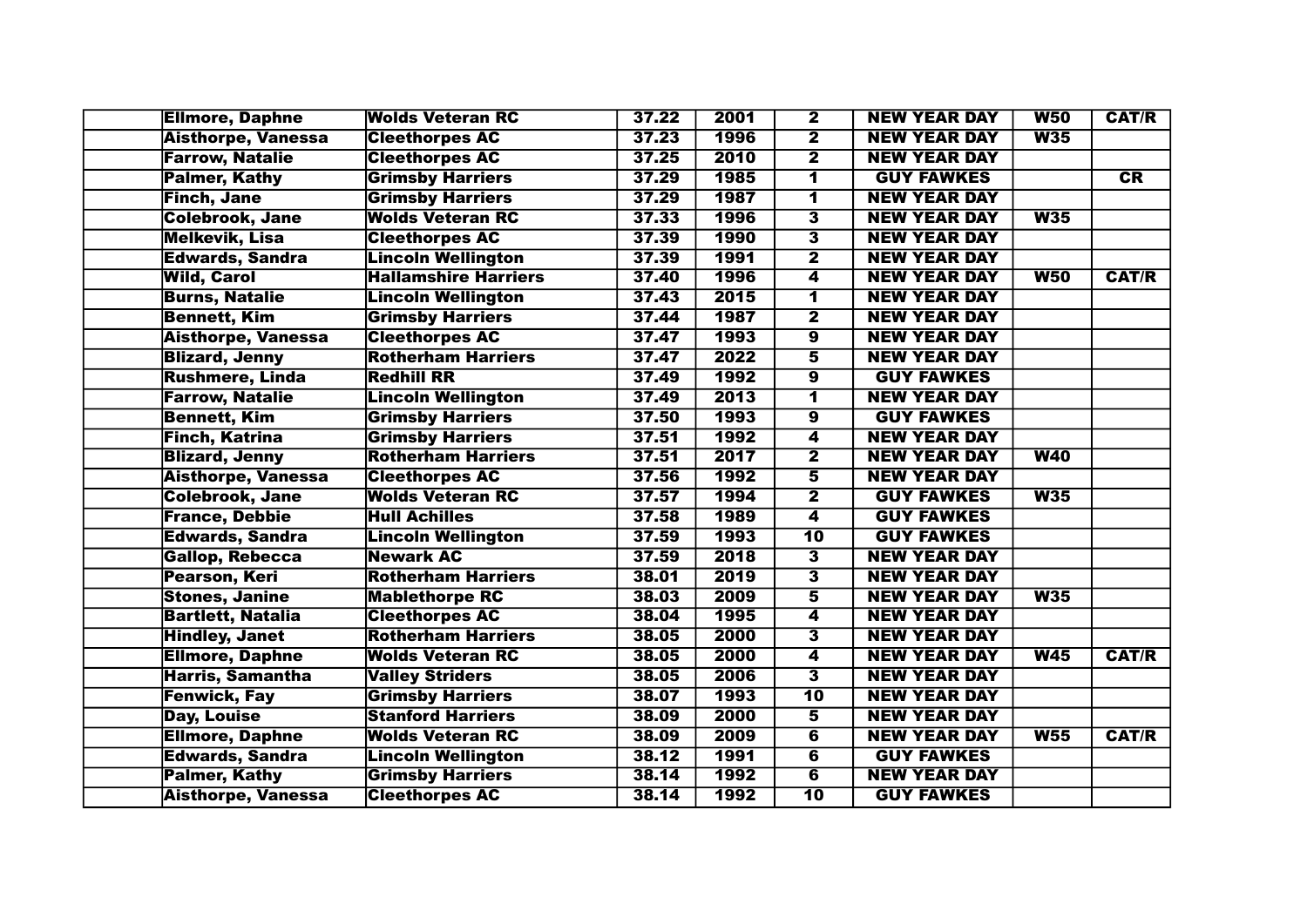| <b>Palmer, Kathy</b>      | <b>Grimsby Harriers</b>     | 38.21 | 1991        | $\overline{\mathbf{3}}$ | <b>NEW YEAR DAY</b> |            |              |
|---------------------------|-----------------------------|-------|-------------|-------------------------|---------------------|------------|--------------|
| <b>Bargh, Nicola</b>      | <b>Omega RC</b>             | 38.23 | 1991        | 4                       | <b>NEW YEAR DAY</b> |            |              |
| <b>Colebrook, Jane</b>    | <b>Wolds Veteran RC</b>     | 38.23 | 1995        | $\overline{\mathbf{5}}$ | <b>NEW YEAR DAY</b> | W35        |              |
| <b>Aisthorpe, Vanessa</b> | <b>Cleethorpes AC</b>       | 38.24 | 1991        | $\overline{\bf{5}}$     | <b>NEW YEAR DAY</b> |            |              |
| <b>Colebrook, Jane</b>    | <b>Grimsby Harriers</b>     | 38.26 | 1991        | $\overline{\mathbf{7}}$ | <b>GUY FAWKES</b>   |            |              |
| <b>Hatch, Sharon</b>      | <b>Sparta</b>               | 38.26 | 1998        | $\overline{2}$          | <b>NEW YEAR DAY</b> |            |              |
| <b>Ellmore, Daphne</b>    | <b>Wolds Veteran RC</b>     | 38.30 | 2004        | $\overline{\mathbf{2}}$ | <b>NEW YEAR DAY</b> | <b>W50</b> |              |
| Taylor, Tana              | <b>Peterborough AC</b>      | 38.31 | 2005        | $\overline{\mathbf{1}}$ | <b>NEW YEAR DAY</b> |            |              |
| <b>Bartlett, Natalia</b>  | <b>Cleethorpes AC</b>       | 38.34 | 1994        | $\overline{\mathbf{4}}$ | <b>GUY FAWKES</b>   |            |              |
| <b>Smith, Caroline</b>    | U/A                         | 38.34 | 2014        | $\overline{2}$          | <b>NEW YEAR DAY</b> | W35        |              |
| <b>Barclay, Daphne</b>    | <b>Wolds Veteran RC</b>     | 38.38 | <b>1999</b> | 1                       | <b>NEW YEAR DAY</b> | W45        | <b>CAT/R</b> |
| Day, Joanna               | <b>City Of Hull</b>         | 38.39 | <b>1990</b> | $\overline{\mathbf{4}}$ | <b>NEW YEAR DAY</b> |            |              |
| <b>Taylor, Beth</b>       | U/A                         | 38.39 | 2020        | $\overline{2}$          | <b>NEW YEAR DAY</b> |            |              |
| <b>Taylor, Tana</b>       | <b>Stamford Harriers</b>    | 38.42 | 2002        | $\overline{\mathbf{2}}$ | <b>NEW YEAR DAY</b> |            |              |
| <b>Day, Louise</b>        | <b>Stanford Harriers</b>    | 38.42 | 2003        | 4                       | <b>NEW YEAR DAY</b> | W40        |              |
| <b>Jackson, Beverley</b>  | <b>East Hull Harriers</b>   | 38.44 | 1994        | 5                       | <b>GUY FAWKES</b>   |            |              |
| Melkevik-Mawer Lisa       | <b>Cleethorpes AC</b>       | 38.45 | 1989        | $\overline{\mathbf{5}}$ | <b>GUY FAWKES</b>   |            |              |
| <b>Bennett, Kim</b>       | <b>Grimsby Harriers</b>     | 38.46 | 1987        | $\overline{\mathbf{5}}$ | <b>GUY FAWKES</b>   |            |              |
| <b>Wilson, Beverley</b>   | <b>Cleethorpes AC</b>       | 38.46 | 2006        | 4                       | <b>NEW YEAR DAY</b> | W35        |              |
| <b>Blizard, Jenny</b>     | <b>Rotherham Harriers</b>   | 38.46 | 2014        | $\overline{\mathbf{1}}$ | <b>NEW YEAR DAY</b> | W35        |              |
| <b>Fenwick, Fay</b>       | <b>Grimsby Harriers</b>     | 38.48 | 1992        | $\overline{11}$         | <b>GUY FAWKES</b>   |            |              |
| <b>Wilson, Beverley</b>   | <b>Cleethorpes AC</b>       | 38.49 | 2007        | $\overline{\mathbf{1}}$ | <b>NEW YEAR DAY</b> | W35        |              |
| <b>Fenwick, Fay</b>       | <b>Grimsby Harriers</b>     | 38.53 | 1992        | $\overline{\mathbf{7}}$ | <b>NEW YEAR DAY</b> |            |              |
| <b>Ellmore, Daphne</b>    | <b>Wolds Veteran RC</b>     | 38.53 | 2005        | $\overline{\mathbf{2}}$ | <b>NEW YEAR DAY</b> | W50        |              |
| <b>Gustard, Beverley</b>  | <b>Cleethorpes AC</b>       | 38.54 | 1990        | $\overline{\mathbf{5}}$ | <b>NEW YEAR DAY</b> |            |              |
| <b>Hay, Carolyn</b>       | <b>Redhill RR</b>           | 38.54 | 2020        | $\overline{\mathbf{3}}$ | <b>NEW YEAR DAY</b> |            |              |
| <b>Anderson, Sue</b>      | <b>Grimsby Harriers</b>     | 38.55 | 1988        | $\overline{\mathbf{3}}$ | <b>GUY FAWKES</b>   |            |              |
| <b>Wilson, Beverley</b>   | <b>Cleethorpes AC</b>       | 38.56 | 2008        | $\overline{\mathbf{6}}$ | <b>NEW YEAR DAY</b> | W40        |              |
| <b>Kirtley, Ann</b>       | <b>Hallamshire Harriers</b> | 38.57 | 2003        | $\overline{\mathbf{5}}$ | <b>NEW YEAR DAY</b> | W35        |              |
| <b>Wilson, Beverley</b>   | <b>Cleethorpes AC</b>       | 38.59 | 2002        | $\overline{\mathbf{3}}$ | <b>NEW YEAR DAY</b> |            |              |
| <b>Oxley, Janet</b>       | <b>Rotherham Harriers</b>   | 39.01 | 1994        | $\overline{\mathbf{6}}$ | <b>GUY FAWKES</b>   |            |              |
| <b>Leonard, Rachel</b>    | <b>Steel City Striders</b>  | 39.04 | 1987        | $\overline{\mathbf{3}}$ | <b>NEW YEAR DAY</b> |            |              |
| <b>Fenwick, Fay</b>       | <b>Grimsby Harriers</b>     | 39.04 | 1991        | $\overline{\mathbf{8}}$ | <b>GUY FAWKES</b>   |            |              |
| <b>Barclay, Daphne</b>    | <b>Wolds Veteran RC</b>     | 39.04 | 1994        | $\overline{\mathbf{7}}$ | <b>NEW YEAR DAY</b> | W40        | <b>CAT/R</b> |
| <b>Mawer, Lisa</b>        | <b>Wetherby Runners AC</b>  | 39.05 | 2012        | $\overline{\mathbf{1}}$ | <b>NEW YEAR DAY</b> | W40        |              |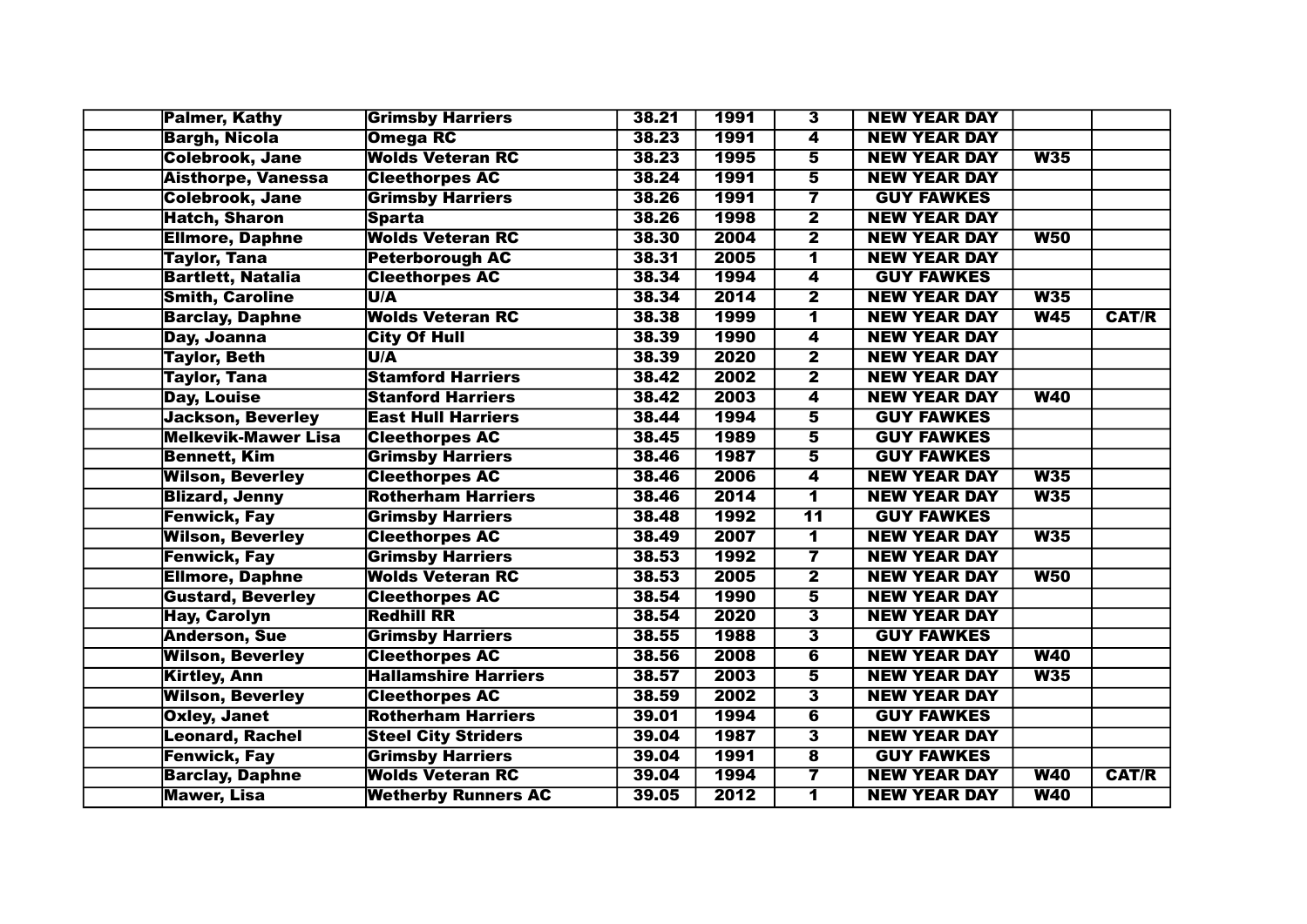| <b>Wilson, Beverley</b>   | <b>Cleethorpes AC</b>                | 39.05 | 2013        | $\overline{\mathbf{2}}$ | <b>NEW YEAR DAY</b>  | <b>W45</b>      |              |
|---------------------------|--------------------------------------|-------|-------------|-------------------------|----------------------|-----------------|--------------|
| <b>Ellmore, Daphne</b>    | <b>Wolds Veteran RC</b>              | 39.07 | 2006        | $\overline{\mathbf{5}}$ | <b>NEW YEAR DAY</b>  | W <sub>55</sub> | <b>CAT/R</b> |
| <b>Wilson, Beverley</b>   | <b>Cleethorpes AC</b>                | 39.07 | 2012        | $\overline{\mathbf{2}}$ | <b>NEW YEAR DAY</b>  | <b>W40</b>      |              |
| <b>Bell, Annette</b>      | <b>Lincoln Wellington</b>            | 39.09 | 2002        | 4                       | <b>NEW YEAR DAY</b>  | W35             |              |
| <b>Bell, Annette</b>      | Lincoln Wellington                   | 39.10 | 1998        | $\overline{\mathbf{3}}$ | <b>NEW YEAR DAY</b>  |                 |              |
| Goggin, Anne              | <b>Mullingar Harriers</b>            | 39.11 | 1994        | $\overline{\mathbf{8}}$ | <b>NEW YEAR DAY</b>  |                 |              |
| <b>Wilson, Beverley</b>   | <b>Cleethorpes AC</b>                | 39.12 | 2011        | $\overline{\mathbf{1}}$ | <b>NEW YEAR DAY</b>  | <b>W40</b>      |              |
| <b>Palmer, Kathy</b>      | U/A                                  | 39.13 | 1994        | $\overline{\mathbf{9}}$ | <b>NEW YEAR DAY</b>  |                 |              |
| <b>Farrow, Natalie</b>    | <b>Cleethorpes AC</b>                | 39.13 | 2008        | $\overline{\mathbf{7}}$ | <b>NEW YEAR DAY</b>  |                 |              |
| <b>Dews, Jacqui</b>       | <b>Holmfirth H</b>                   | 39.13 | 2009        | 7                       | <b>NEW YEAR DAY</b>  | W35             |              |
| <b>Stones, Janine</b>     | <b>Mablethorpe RC</b>                | 39.13 | 2010        | 3                       | <b>NEW YEAR DAY</b>  | W35             |              |
| <b>Bolton, Helen</b>      | <b>Grimsby Harriers</b>              | 39.15 | 1987        | $\overline{\mathbf{3}}$ | <b>GUY FAWKES</b>    |                 |              |
| <b>Aisthorpe, Vanessa</b> | <b>Cleethorpes AC</b>                | 39.16 | 1990        | 5                       | <b>GUY FAWKES</b>    |                 |              |
| <b>Goggin, Anne</b>       | <b>Retford AC</b>                    | 39.16 | 1995        | 6                       | <b>NEW YEAR DAY</b>  |                 |              |
| <b>Wilson, Beverley</b>   | <b>Cleethorpes AC</b>                | 39.16 | 2001        | 3                       | <b>NEW YEAR DAY</b>  |                 |              |
| <b>Hay, Carolyn</b>       | <b>Redhill RR</b>                    | 39.17 | 2019        | $\overline{\mathbf{4}}$ | <b>NEW YEAR DAY</b>  | W45             |              |
| <b>Gustard, Beverley</b>  | <b>Cleethorpes AC</b>                | 39.18 | 1992        | $\overline{12}$         | <b>GUY FAWKES</b>    |                 |              |
| <b>Anderson, Janice</b>   | <b>Grantham AC</b>                   | 39.19 | 1994        | $\overline{10}$         | <b>NEW YEARS DAY</b> | <b>W40</b>      |              |
| <b>Aisthorpe, Vanessa</b> | <b>Cleethorpes AC</b>                | 39.21 | 1991        | $\overline{\mathbf{9}}$ | <b>GUY FAWKES</b>    |                 |              |
| <b>Taylor, Tana</b>       | <b>Stamford Harriers</b>             | 39.22 | 2003        | $\overline{\mathbf{6}}$ | <b>NEW YEAR DAY</b>  |                 |              |
| <b>Wilson, Beverley</b>   | <b>Cleethorpes AC</b>                | 39.22 | 2004        | $\overline{\mathbf{3}}$ | <b>NEW YEAR DAY</b>  | W35             |              |
| <b>Farrow, Natalie</b>    | <b>Cleethorpes AC</b>                | 39.22 | 2007        | $\overline{\mathbf{2}}$ | <b>NEW YEAR DAY</b>  |                 |              |
| <b>Garrison, Hilary</b>   | U/A                                  | 39.23 | 1993        | $\overline{11}$         | <b>NEW YEAR DAY</b>  |                 |              |
| McEwan, C                 | <b>Holbeach AC</b>                   | 39.24 | 1987        | 4                       | <b>NEW YEAR DAY</b>  |                 |              |
| <b>Fenwick, Fay</b>       | <b>Grimsby Harriers</b>              | 39.25 | 1993        | $\overline{11}$         | <b>GUY FAWKES</b>    |                 |              |
| <b>Hill, Nicola</b>       | <b>Newton Abbotts</b>                | 39.27 | 2005        | $\overline{\mathbf{3}}$ | <b>NEW YEAR DAY</b>  | W35             |              |
| <b>Stephens, Rebecca</b>  | <b>Cleethorpes AC</b>                | 39.28 | 1992        | $\overline{\mathbf{8}}$ | <b>NEW YEAR DAY</b>  | W35             | <b>CAT/R</b> |
| <b>Cooke, Francis</b>     | <b>March Braza AC</b>                | 39.28 | 1994        | $\overline{\mathbf{7}}$ | <b>GUY FAWKES</b>    |                 |              |
| <b>Anderson, Sue</b>      | <b>Grimsby Harriers</b>              | 39.29 | 1987        | 4                       | <b>GUY FAWKES</b>    |                 |              |
| <b>Duffield, Celia</b>    | <b>Hull Achilles</b>                 | 39.29 | 1989        | $\overline{\mathbf{6}}$ | <b>GUY FAWKES</b>    |                 |              |
| <b>Wilson, Beverley</b>   | <b>Cleethorpes AC</b>                | 39.30 | 2014        | $\overline{\mathbf{2}}$ | <b>NEW YEAR DAY</b>  | W45             |              |
| <b>Bennett, Kim</b>       | <b>Grimsby Harriers</b>              | 39.31 | 1988        | 4                       | <b>NEW YEAR DAY</b>  |                 |              |
| <b>Finch, Katrina</b>     | <b>Grimsby Harriers</b>              | 39.31 | <b>1990</b> | $\overline{\mathbf{6}}$ | <b>NEW YEAR DAY</b>  |                 |              |
| <b>Palmer, Kathy</b>      | <b>Grimsby Harriers</b>              | 39.32 | 1988        | 5                       | <b>NEW YEAR DAY</b>  |                 |              |
| <b>Johnson, Denise</b>    | <b>Spenborough &amp; District AC</b> | 39.32 | 1995        | $\overline{\mathbf{7}}$ | <b>NEW YEAR DAY</b>  | W35             |              |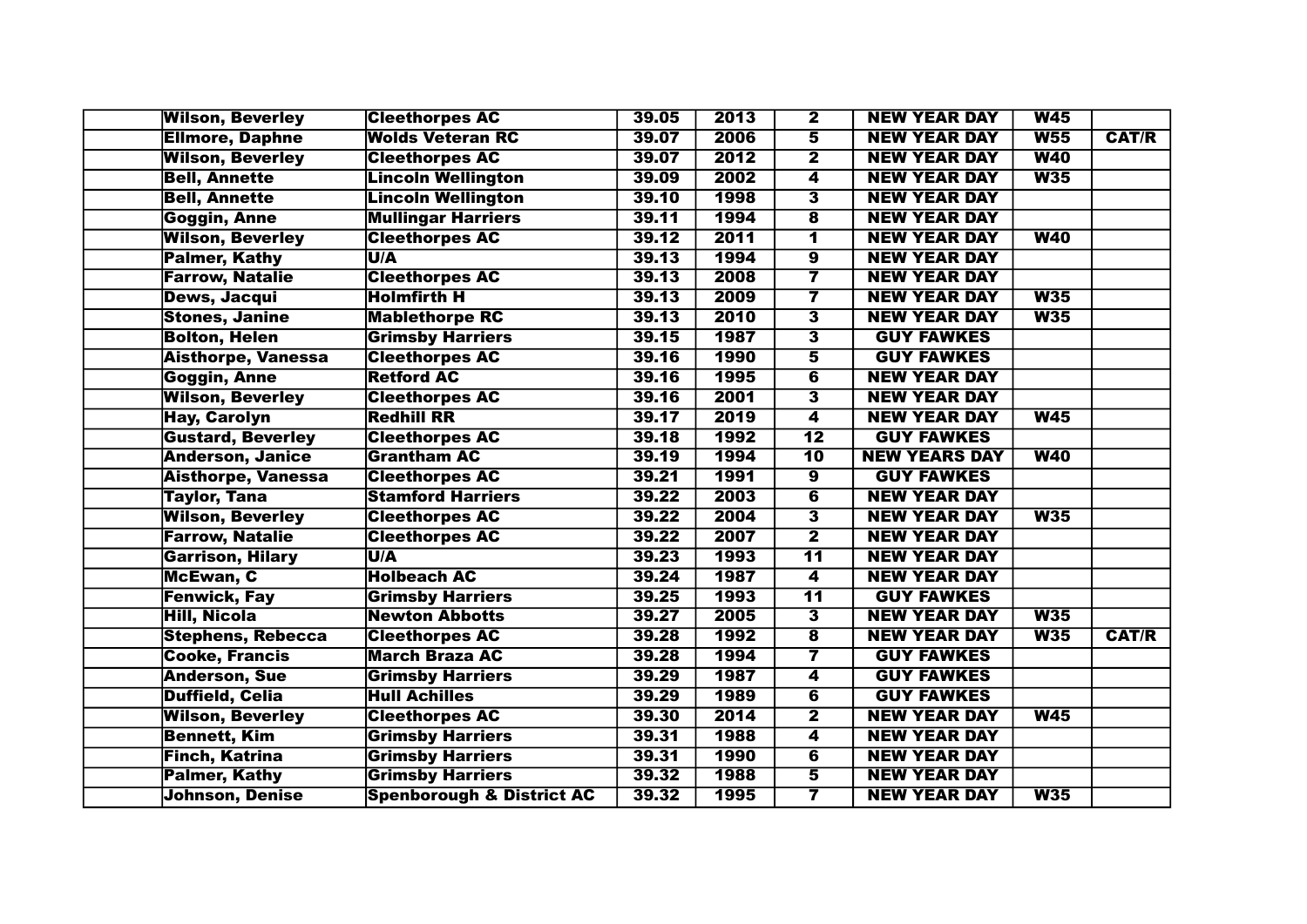| <b>Fox, Nicola</b>          | <b>Cleethorpes AC</b>                  | 39.32 | 1995        | $\overline{\mathbf{8}}$  | <b>NEW YEAR DAY</b> |            |              |
|-----------------------------|----------------------------------------|-------|-------------|--------------------------|---------------------|------------|--------------|
| <b>Johnson, Denise</b>      | <b>Skyrac</b>                          | 39.33 | 1990        | $\overline{\mathbf{6}}$  | <b>GUY FAWKES</b>   |            |              |
| <b>Brown, Barbara</b>       | <b>Grimsby Harriers</b>                | 39.34 | 1985        | $\overline{\mathbf{2}}$  | <b>GUY FAWKES</b>   |            |              |
| <b>Anderson, Sue</b>        | <b>Grimsby Harriers</b>                | 39.34 | 1990        | $\overline{\mathbf{7}}$  | <b>GUY FAWKES</b>   |            |              |
| <b>Ellmore, Daphne</b>      | <b>Wolds Veteran RC</b>                | 39.34 | 2007        | $\overline{\mathbf{3}}$  | <b>NEW YEAR DAY</b> | W55        |              |
| <b>Powell, Karen</b>        | <b>Les Croupier</b>                    | 39.34 | 1986        | $\overline{\mathbf{2}}$  | <b>NEW YEAR DAY</b> |            |              |
| <b>Taylor, Tana</b>         | <b>Nene Valley Harriers</b>            | 39.34 | 2006        | $\overline{\mathbf{6}}$  | <b>NEW YEAR DAY</b> | W35        |              |
| <b>Melkevik-Mawer Lisa</b>  | <b>Cleethorpes AC</b>                  | 39.35 | <b>1988</b> | $\overline{\mathbf{4}}$  | <b>GUY FAWKES</b>   |            |              |
| <b>Bexon, Karen</b>         | <b>Goole Vikings</b>                   | 39.35 | 2005        | $\overline{\mathbf{4}}$  | <b>NEW YEAR DAY</b> | W40        |              |
| <b>Wilson, Beverley</b>     | <b>Cleethorpes AC</b>                  | 39.36 | 2016        | $\overline{\mathbf{2}}$  | <b>NEW YEAR DAY</b> | W45        |              |
| <b>Ely, Sharon</b>          | <b>Cleethorpes AC</b>                  | 39.37 | 1988        | $\overline{\mathbf{6}}$  | <b>NEW YEAR DAY</b> |            |              |
| Johnson-Denise              | <b>Skyrac</b>                          | 39.37 | 1991        | $\overline{10}$          | <b>GUY FAWKES</b>   |            |              |
| <b>Fenwick, Fay</b>         | U/A                                    | 39.41 | 1991        | $\overline{\mathbf{6}}$  | <b>NEW YEAR DAY</b> |            |              |
| <b>Desforges, Sarah</b>     | <b>Hull Achilles</b>                   | 39.42 | 1988        | 5                        | <b>GUY FAWKES</b>   |            |              |
| <b>Pickersgill, Barbara</b> | <b>Friskney &amp; District Harrier</b> | 39.45 | <b>1990</b> | $\overline{\mathbf{7}}$  | <b>NEW YEAR DAY</b> |            |              |
| Norris, Judy                | <b>Holbeach AC</b>                     | 39.45 | 1992        | $\overline{13}$          | <b>GUY FAWKES</b>   | <b>W40</b> | <b>CAT/R</b> |
| <b>Hill, Rebecca</b>        | <b>City of Hull</b>                    | 39.45 | 2007        | $\overline{\mathbf{4}}$  | <b>NEW YEAR DAY</b> | W35        |              |
| Ottley, Jill                | <b>Cleethorpes AC</b>                  | 39.45 | 2019        | $\overline{\mathbf{5}}$  | <b>NEW YEAR DAY</b> | W45        |              |
| <b>Bell, Annette</b>        | <b>Lincoln Wellington</b>              | 39.46 | 2000        | $\overline{\mathbf{6}}$  | <b>NEW YEAR DAY</b> |            |              |
| <b>Palmer, Kathy</b>        | <b>Grimsby Harriers</b>                | 39.47 | 1984        | $\overline{\mathbf{1}}$  | <b>GUY FAWKES</b>   |            | CR           |
| <b>Aisthorpe, Vanessa</b>   | <b>Cleethorpes AC</b>                  | 39.48 | 1990        | $\overline{\mathbf{8}}$  | <b>NEW YEAR DAY</b> |            |              |
| <b>Brown, Barbara</b>       | <b>Grimsby Harriers</b>                | 39.49 | 1987        | 5                        | <b>GUY FAWKES</b>   | W35        | <b>CAT/R</b> |
| <b>Curl, Tracey</b>         | Norwich RR                             | 39.49 | 2009        | $\overline{\mathbf{8}}$  | <b>NEW YEAR DAY</b> | W45        |              |
| <b>Jackson, Beverley</b>    | U/A                                    | 39.52 | 1991        | $\overline{11}$          | <b>GUY FAWKES</b>   |            |              |
| <b>Khoueiry, Jacqui</b>     | <b>Holmfirth H</b>                     | 39.52 | 2011        | $\overline{2}$           | <b>NEW YEAR DAY</b> | W35        |              |
| <b>Goodwin, Beverley</b>    | <b>Grimsby Harriers</b>                | 39.54 | 1987        | $\overline{\mathbf{6}}$  | <b>GUY FAWKES</b>   |            |              |
| <b>Barclay, Daphne</b>      | <b>Wolds Veteran RC</b>                | 39.54 | 1993        | $\overline{12}$          | <b>GUY FAWKES</b>   | W40        |              |
| <b>Stones, Janine</b>       | <b>Mablethorpe RC</b>                  | 39.54 | 2008        | $\overline{\mathbf{8}}$  | <b>NEW YEAR DAY</b> | W35        |              |
| <b>Hay, Carolyn</b>         | <b>Redhill RR</b>                      | 39.55 | 2022        | $\overline{\mathbf{6}}$  | <b>NEW YEAR DAY</b> |            |              |
| <b>Fenwick, Fay</b>         | <b>Grimsby Harriers</b>                | 39.56 | 1995        | $\overline{\bm{9}}$      | <b>NEW YEAR DAY</b> |            |              |
| <b>Fenwick, Fay</b>         | <b>Grimsby Harriers</b>                | 39.57 | 1999        | $\overline{\mathbf{2}}$  | <b>NEW YEAR DAY</b> |            |              |
| Norris, Judy                | <b>Holbeach AC</b>                     | 39.58 | 1993        | $\overline{\mathbf{12}}$ | <b>NEW YEAR DAY</b> | <b>W40</b> | <b>CAT/R</b> |
| <b>Baldwin, Jayne</b>       | <b>Doncaster AC</b>                    | 39.58 | 2014        | $\overline{\mathbf{3}}$  | <b>NEW YEAR DAY</b> | W45        |              |
| <b>Wilson, Beverley</b>     | <b>Cleethorpes AC</b>                  | 39.58 | 2015        | $\overline{\mathbf{3}}$  | <b>NEW YEAR DAY</b> | W45        |              |
| <b>Stephens, Rebecca</b>    | <b>Cleethorpes AC</b>                  | 39.59 | 1991        | $\overline{12}$          | <b>GUY FAWKES</b>   | W35        |              |
|                             |                                        |       |             |                          |                     |            |              |